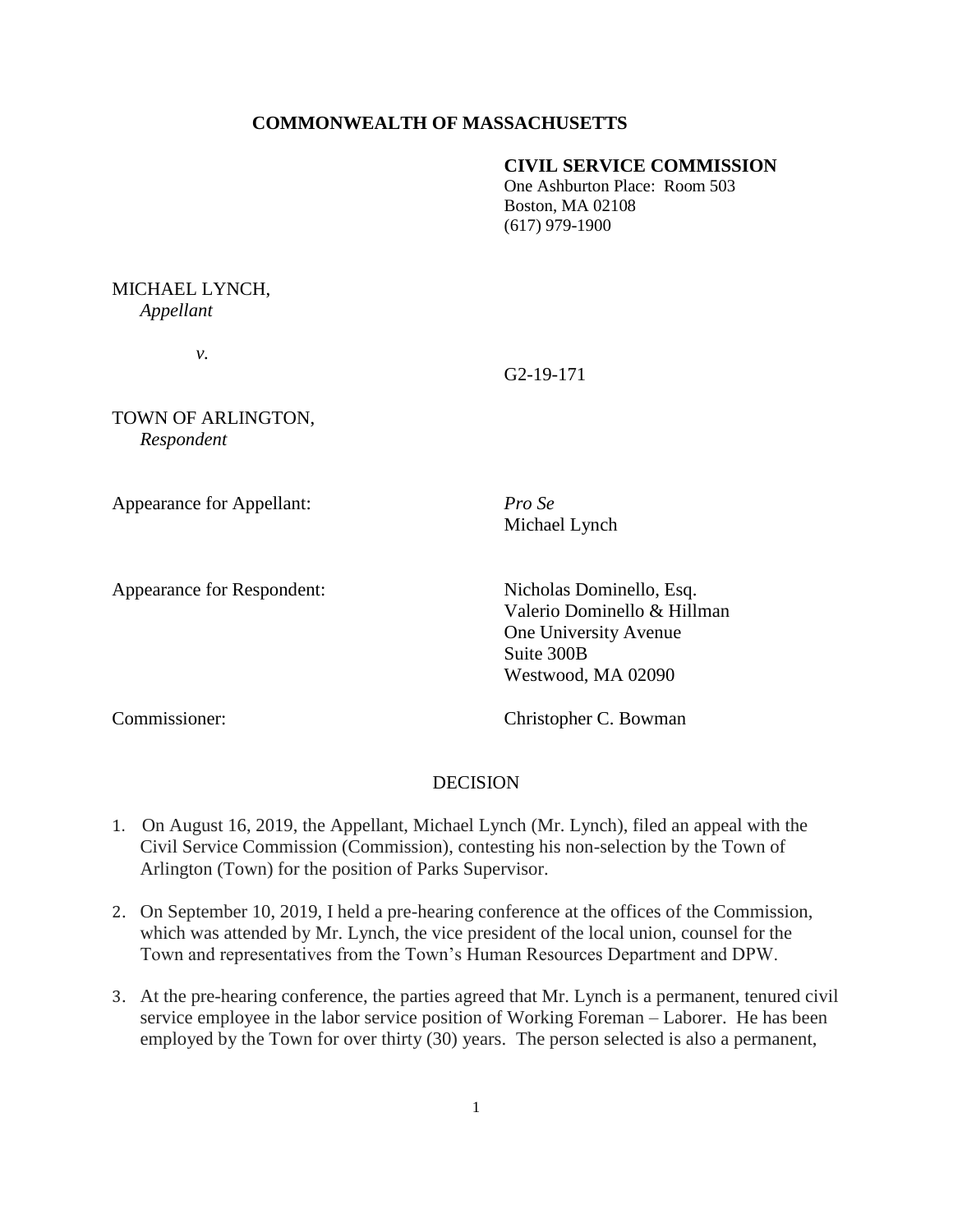tenured civil employee, previously holding the labor service position of Working Foreman – Water and Sewer.

- 4. According to the Appellant, he has previously served as "Acting Parks Supervisor" when the former incumbent(s) has/have been out for an extended period of time.
- 5. At the pre-hearing conference, the Town submitted a Motion to Dismiss, arguing that: a) the position of Parks Supervisor is an official service position; b) the vacancy was filled via a provisional appointment; and, therefore, c) there was no bypass.
- 6. At the pre-hearing, the City was unable to provide documentation to verify that the position of Parks Supervisor is an official service position in Arlington. Also, the posting did not specifically state that the position was filled through a provisional "appointment". As both of these issues would impact the outcome of this appeal and/or how the appeal would be processed, I asked the Town to provide the Commission with additional information / verification on both issues.
- 7. On September 30, 2019, I received information from the Town which, according to the Town, verified that the position of Parks Supervisor was an official service position and that the Town made a provisional appointment to that position, as opposed to a provisional promotion.
- 8. On October 16, 2019, the Appellant submitted a reply, arguing that: 1) the Town had not shown that Parks Supervisor was an official service position; and 2) the Town made a provisional promotion (not a provisional appointment).
- 9. On October 29, 2019, I asked the state's Human Resources Division (HRD) to provide me with any information regarding whether the Parks Supervisor position was an official service or labor service position. I received the requested information from HRD on January 10, 2020.
- 10. Based on a careful review of the record as of that point, including the information provided by HRD, the preponderance of evidence showed that the position of Parks Supervisor in Arlington was/is an official service position. Further, the preponderance of the evidence did not support the Town's argument that the position was filled as a provisional appointment (i.e. – the posting was limited to internal applicants; there was nothing stated on the posting that it was a provisional appointment, etc.) Rather, the preponderance of the evidence shows that the position was filled as a provisional *promotion*.
- 11. Based on those findings, I provided the Town with the opportunity to submit an additional brief addressing whether the Town followed the provisions of G.L. c. 31, s. 15 regarding provisional promotions.
- 12. On February 28, 2020, the Town submitted a supplemental brief. While the Town continued to argue that the position was filled as a provisional appointment, it argued that, even if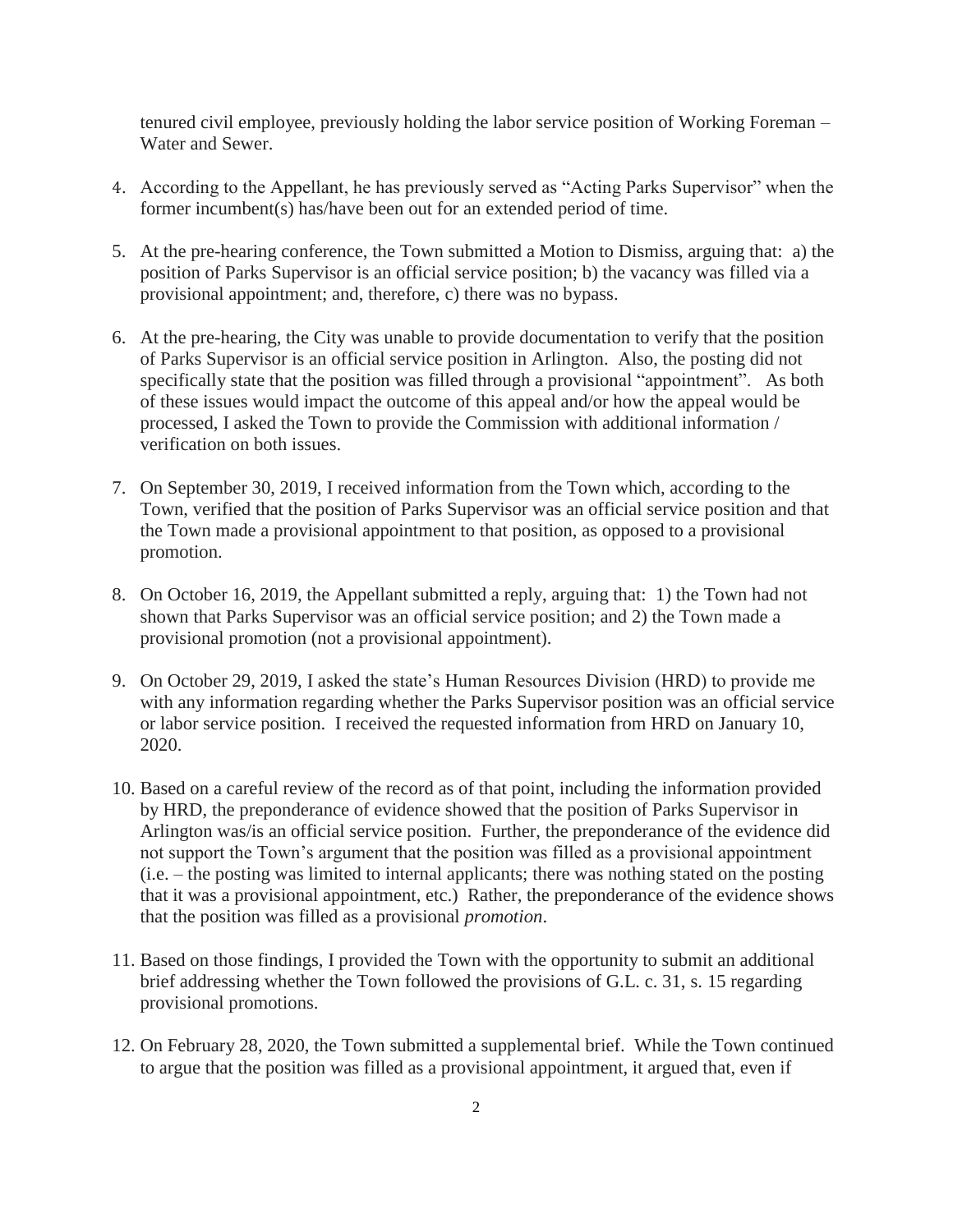deemed a provisional promotion by the Commission, the Town's actions here conformed with Section 15 of the civil service law.

- 13. On April 10, 2020, the Appellant submitted a rebuttal. Among the arguments raised by the Appellant was that the reference to the "departmental unit" in Section 15 should be considered the Parks Department, as opposed to the Town's argument that the "departmental unit" should be considered the Department of Public Works. Both the Appellant and the selected candidate work within the Department of Public Works, with the Appellant falling under Parks and the selected candidate under Water and Sewer.
- 14. On April 20, 2020, the Town, in partial response to my request, provided me with excerpts of those Acts related to the creation of a DPW in Arlington.

#### *Applicable Law / Analysis*

 The position of Parks Supervisor is an official service position. All of the relevant records, including those provided by HRD, firmly establish this and the Appellant cannot provide any evidence to the contrary.

 Since this involves an official service position, there was no permanent, "promotional appointment" as, pursuant to G.L. c. 31,  $\S$  7 & 8, permanent, promotional appointments to an official service position require taking an examination. As no examinations for Parks Supervisor have been given statewide for decades, appointing authorities must fill vacancies for this, and almost all other non-public safety positions, through a provisional appointment or provisional promotion. This is commonly referred to as the "plight of the provisionals" in Massachusetts.

 For the purposes of deciding this matter, and because the evidence supports it, I have accepted the Appellant's argument that the Town made a provisional *promotion* here, as opposed to a provisional *appointment*. Specifically, the Town did not post this vacancy as a provisional appointment and considered only internal candiates. Thus, the question turns to whether the Town followed those provisions of the civil service law regarding provisional promotions.

 In a series of decisions, the Commission has addressed the statutory requirements when making provisional appointments or promotions. See Kasprzak v. Department of Revenue, 18 MCSR 68 (2005), on reconsideration, 19 MCSR 34 (2006), on further reconsideration, 20 MCSR 628 (2007); Glazer v. Department of Revenue, 21 MCSR 51(2007); Asiaf v. Department of Conservation and Recreation. 21 MCSR 23 (2008); Pollock and Medeiros v. Department of Mental Retardation, 22 MCSR 276 (2009); Pease v. Department of Revenue, 22 MCSR 284 (2009) & 22 MCSR 754 (2009); Poe v. Department of Revenue, 22 MCSR 287 (2009); Garfunkel v. Department of Revenue, 22 MCSR 291 (2009); Foster v. Department of Transitional Assistance, 23 MCSR 528; Heath v. Department of Transitional Assistance, 23 MCSR 548.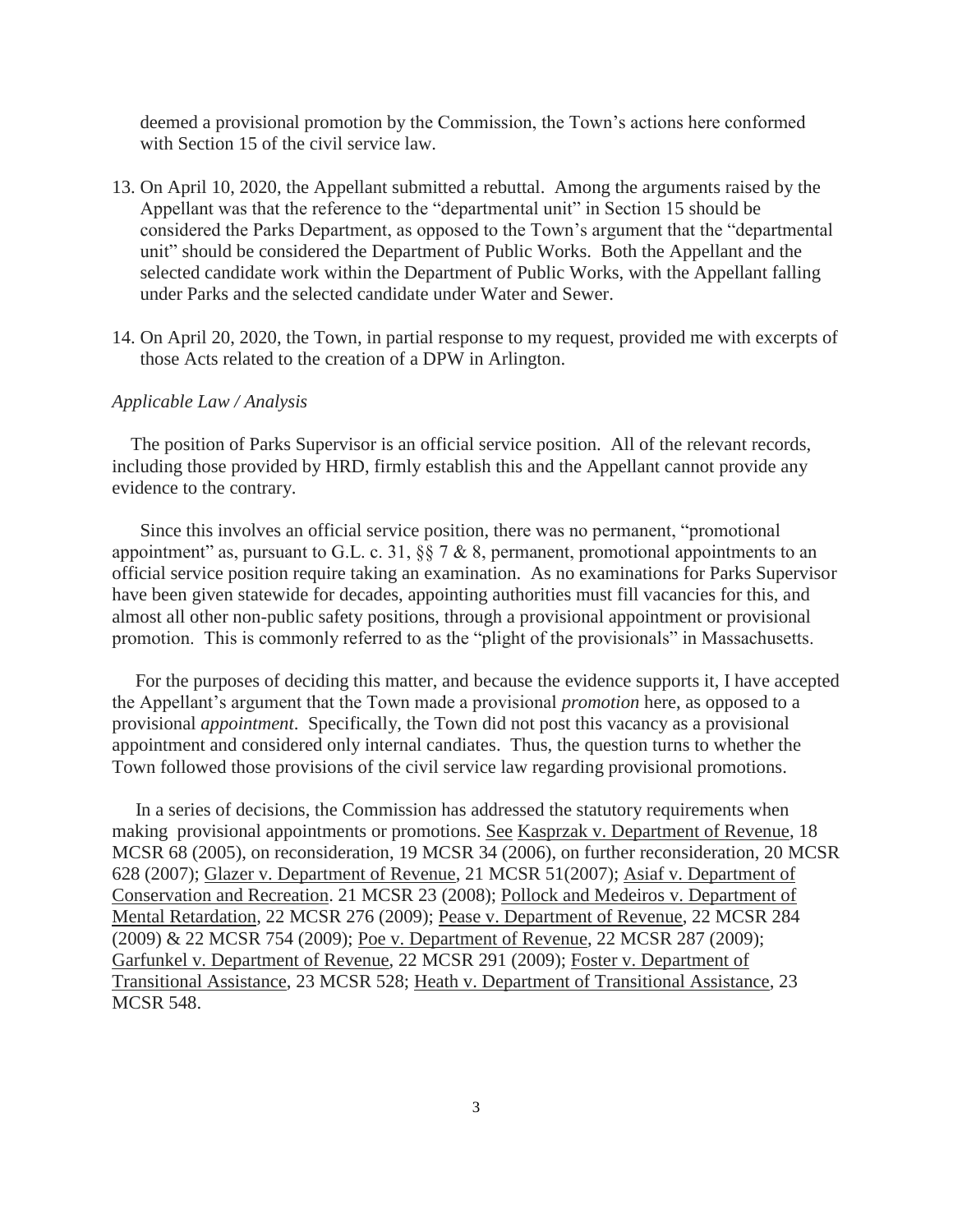These decisions provide the following framework regarding provisional promotions that is relevant to this appeal: G.L.c.31, §15 permits a provisional promotion of a permanent civil service employee from the next lower title within the departmental unit of an agency, with the approval of the Personnel Administrator (HRD).

 First, there is no dispute that both the Appellant and the promoted candidate were permanent civil service employees prior to this provisional promotion.

 Second, the Town has established that both the Appellant and the promoted candidate were serving in a position in the next lower title. In fact, if the selected candidate cannot be considered to have been serving in the next lower title at the time of the promotion, the same would apply to the Appellant, potentially undermining his appeal on other grounds.

 Third, the applicable Special Acts of the Legislature explicitly state that the Town's Board of Selectmen may establish a "Department Public Works" managed by a "Superintendent of Public Works" under which there are "divisions". This, along with the supporting documentation regarding guidance provided to the Town regarding prior layoffs, establish that the applicable "departmental unit" here is the Department of Public Works, as opposed to the *divisions* that fall under the DPW. (See Moran v. City of Brockton, 29 MCSR 102 (2016) citing Herlihy v. Civ. Serv. Comm'n, 44 Mass. App. Ct. 835, 840, rev. den., 428 Mass. 1104 (1998). Both the promoted candidate and the Appellant served in the DPW at the time of the promotion.

 In regard to whether the Town was required to obtain HRD's approval before making this promotion, HRD, since 2009, has delegated the vast amount of decision-making authority regarding *permanent* appointments and promotions to cities and towns. Under that delegation, for example, cities and towns are no longer required to submit bypass reasons to HRD for approval regarding permanent appointments and promotions. Further, as referenced above, the vast majority of non-public safety civil service appointments and promotions have been done provisionally across Massachusetts for decades with no objection from HRD. In this context, the approval referenced here in regard to *provisional* promotions, even if not explicitly listed in the delegation agreements, has truly become a ministerial function.

 For all of the above reasons, the Town has complied with those parts of the civil service law and rules regarding provisional promotions. Thus, the Appellant's appeal under Docket No. G2- 19-171 is hereby *dismissed*.

Civil Service Commission

*/s/ Christopher Bowman* Christopher C. Bowman Chairman

By a vote of the Civil Service Commission (Bowman, Chairman; Camuso, Ittleman, Stein and Tivnan, Commissioners) on May 7, 2020.